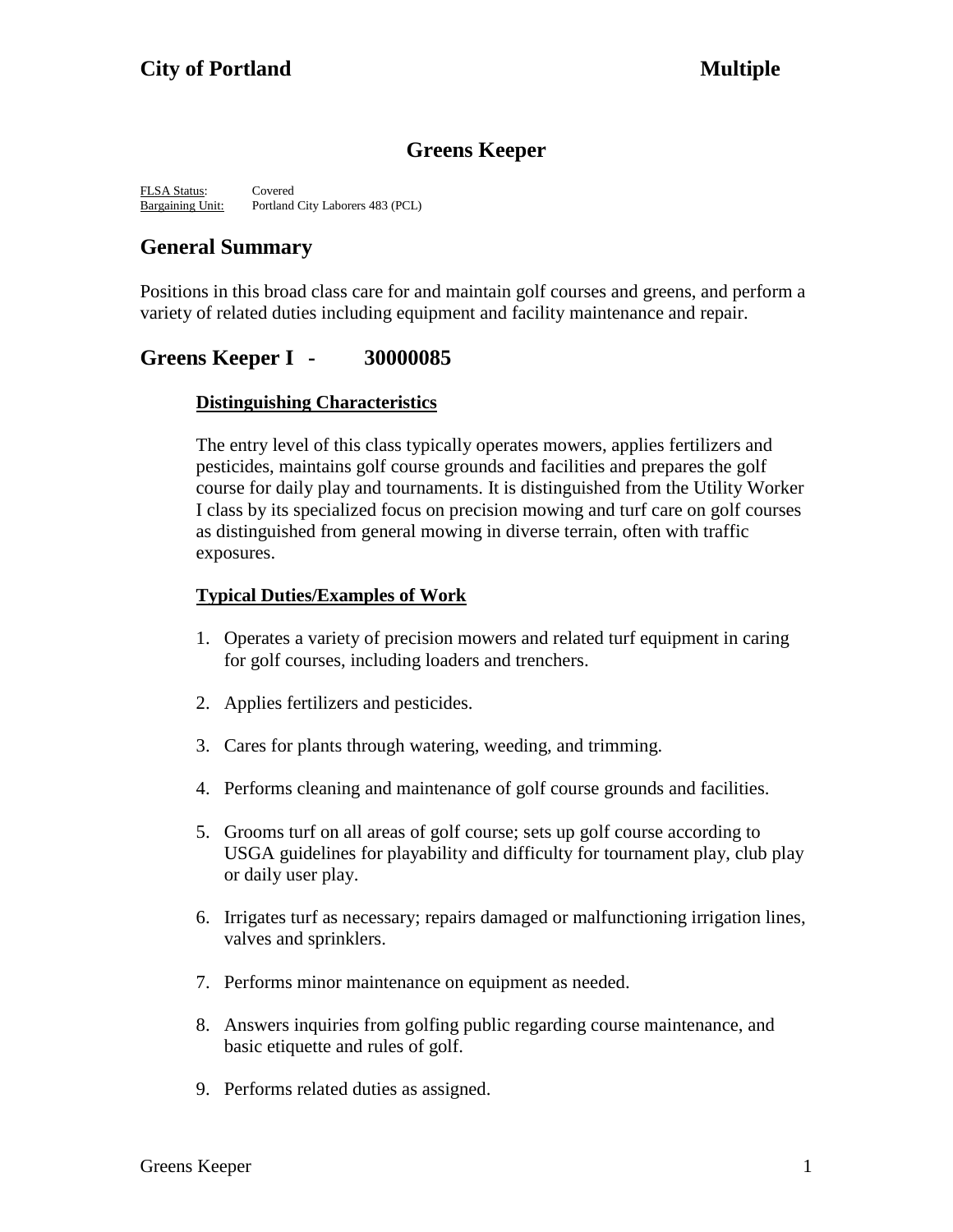## **Required Knowledge, Skills and Abilities**

Knowledge of: turf maintenance techniques on golf courses, including precision mowing and greens keeping; grounds and facilities maintenance techniques, including minor repair of equipment and appurtenances; landscape maintenance; irrigation systems; safe pesticide application techniques; basic rules and etiquette of golf

Ability to: communicate effectively; establish and maintain effective working relationships with co-workers and a diversity of others; work constructively in a team; oversee and direct the work of temporary or seasonal workers

Skill in: safe and effective application and operation of tools and equipment of turf maintenance, landscaping and maintenance; pesticide application

### **Special Requirements**

Valid state driver's license; pesticide applicator license

## **Classification History:**

Adopted: 2-03-99:

Class created as a result of DCTU Classification and Compensation Study 1998-99. This class is composed of the following classes: 1220 Greens Keeper I Adopted: 04-17-79 Revised: 02-26-09 Updated title of comparison class under Distinguishing Characteristics

June 2009 - Change Job Class number from 1220 to 30000085, due to system change.

7-1-17 - Union changed from DCTU to PCL

# **Greens Keeper II - 30000086**

## **Distinguishing Characteristics**

The lead level of this class typically provides specialized care to golf course greens, grounds and facilities, and serves as a lead to assigned workers. It is distinguished from the Greens Keeper I and III by its specialized knowledge of golf course maintenance and lead responsibility.

## **Typical Duties/Examples of Work**

1. Utilizes specialized knowledge of golf course operations and maintenance needs to provide support to supervisor in ensuring the playability of assigned course.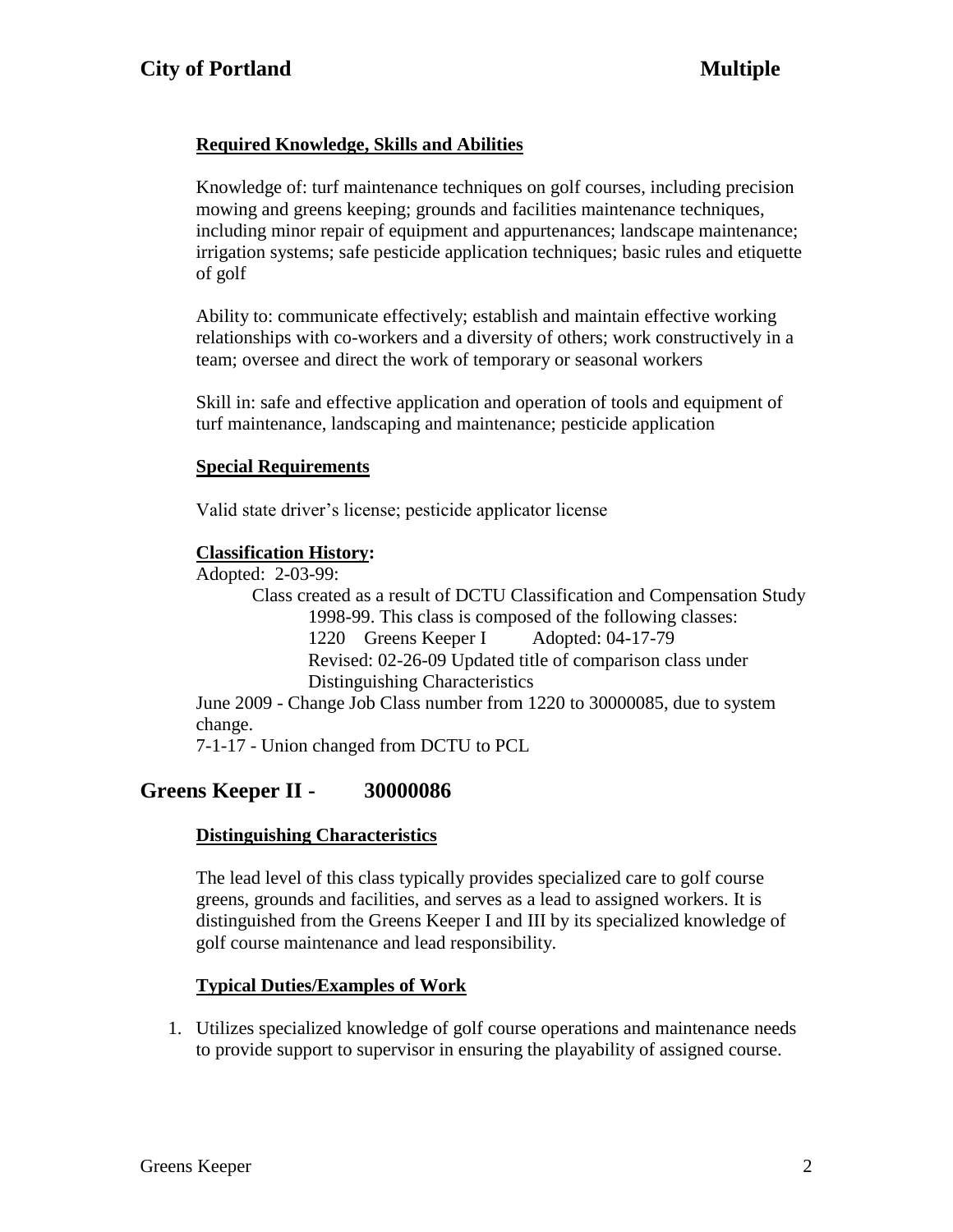## **City** of Portland **Multiple**

- 2. Plans, schedules and coordinates work; determines resource needs of work group; directs work of crew assigned to golf course.
- 3. Reviews the work of and provides training and guidance to assigned staff.
- 4. Performs computer work related to timekeeping, procurement and irrigation scheduling.
- 5. Performs related duties as assigned.

### **Required Knowledge, Skills and Abilities**

Knowledge of: golf course operations; effective principles and practices of leadership

Ability to: schedule and assign the work of others

Skill in: providing training to others; providing lead direction to staff, including assigning and reviewing work

Skill in: basic computer operation.

### **Special Requirements**

Valid state driver's license; pesticide applicator license

### **Classification History:**

Adopted: 2-03-99: Class created as a result of DCTU Classification and Compensation Study 1998-99. This class is composed of the following classes: 1221 Greens Keeper II Adopted: 04-17-79 June 2009 - Change Job Class number from 1221 to 30000086, due to system change.

7-1-17 - Union changed from DCTU to PCL

### **Greens Keeper III - 30000087**

### **Distinguishing Characteristics**

The senior level of this class typically performs mechanical repair, maintenance and modification of equipment used in golf course operations, and directs others in the appropriate use of equipment and care of grounds. It is distinguished from the Greens keeper I and II by its expertise in golf course equipment, operations and maintenance.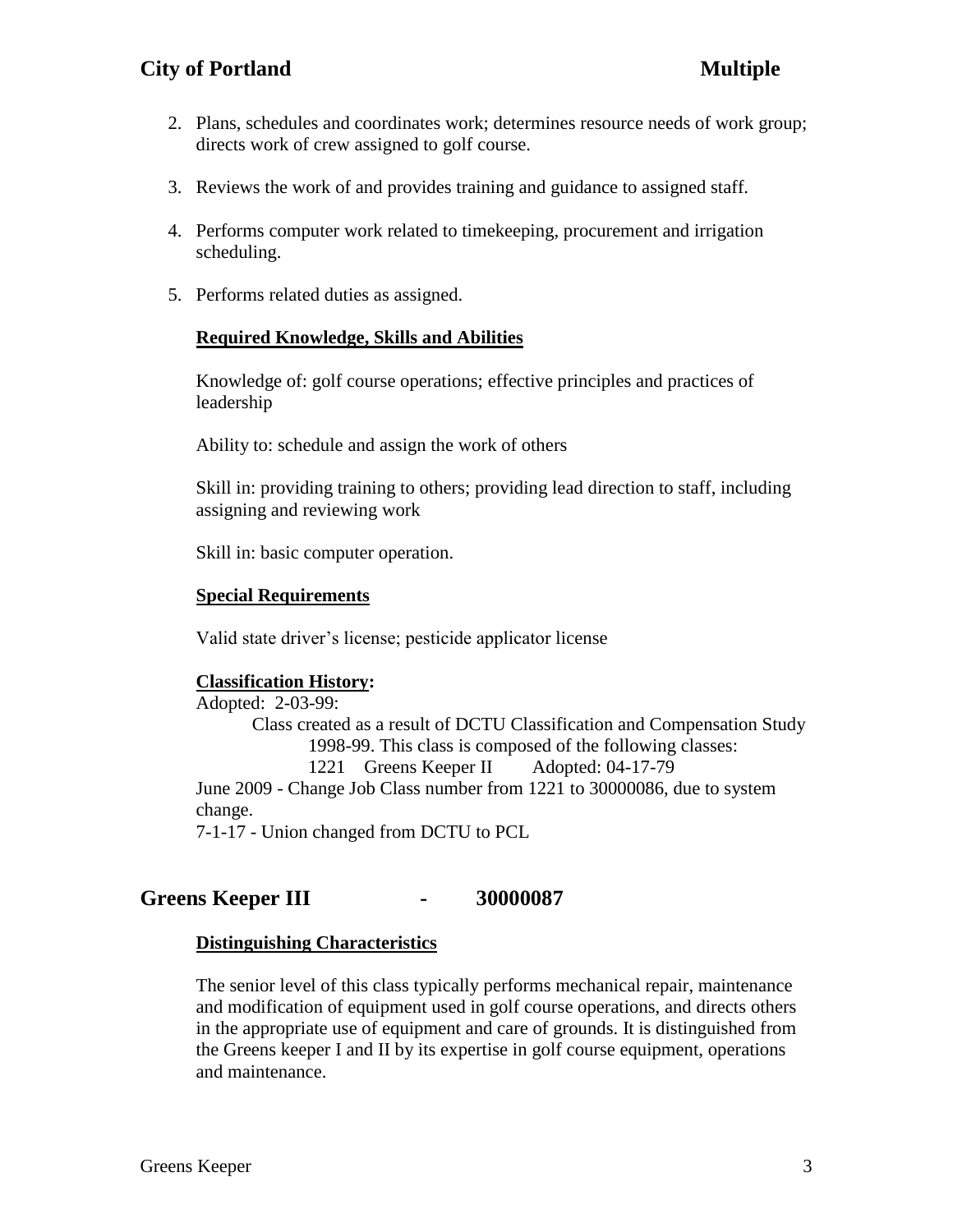### **Typical Duties/Examples of Work**

- 1. Repairs and maintains golf course equipment, including mowers, utility vehicles and all other equipment related to golf course maintenance. Also includes precision reel grinding on mower equipment.
- 2. Ensures proper use and operation of equipment by others; directs others in the appropriate care of grounds.
- 3. Maintains golf course greens, grounds and facilities, including irrigation systems.
- 4. Directs the work of others, as necessary; as assigned, is responsible for safety, review of work, training, and guidance in duties
- 5. Performs computer work related to procurement and record keeping.
- 6. Performs related duties as assigned.

### **Required Knowledge, Skills and Abilities**

Knowledge of: golf course and turf maintenance vehicles and equipment and methods of mechanical repair and maintenance

Skill in: troubleshooting, diagnosis and repair of golf course and turf maintenance vehicles and equipment; precision reel grinding for mower equipment; instructing and overseeing others in the safe and effective use of golf course and turf maintenance equipment

Skill in: basic computer operation.

### **Special Requirements**

Valid state driver's license; pesticide applicator license

### **Classification History:**

Adopted: 2-03-99:

Class created as a result of DCTU Classification and Compensation Study 1998-99. This class is composed of the following classes: 1222 Greens Keeper III Adopted: 11-01-92

Revised: 02-26-09 Updated title of comparison class under Distinguishing **Characteristics** 

Revised: June 2009 - Changed to SAP number 30000087 From 1222.